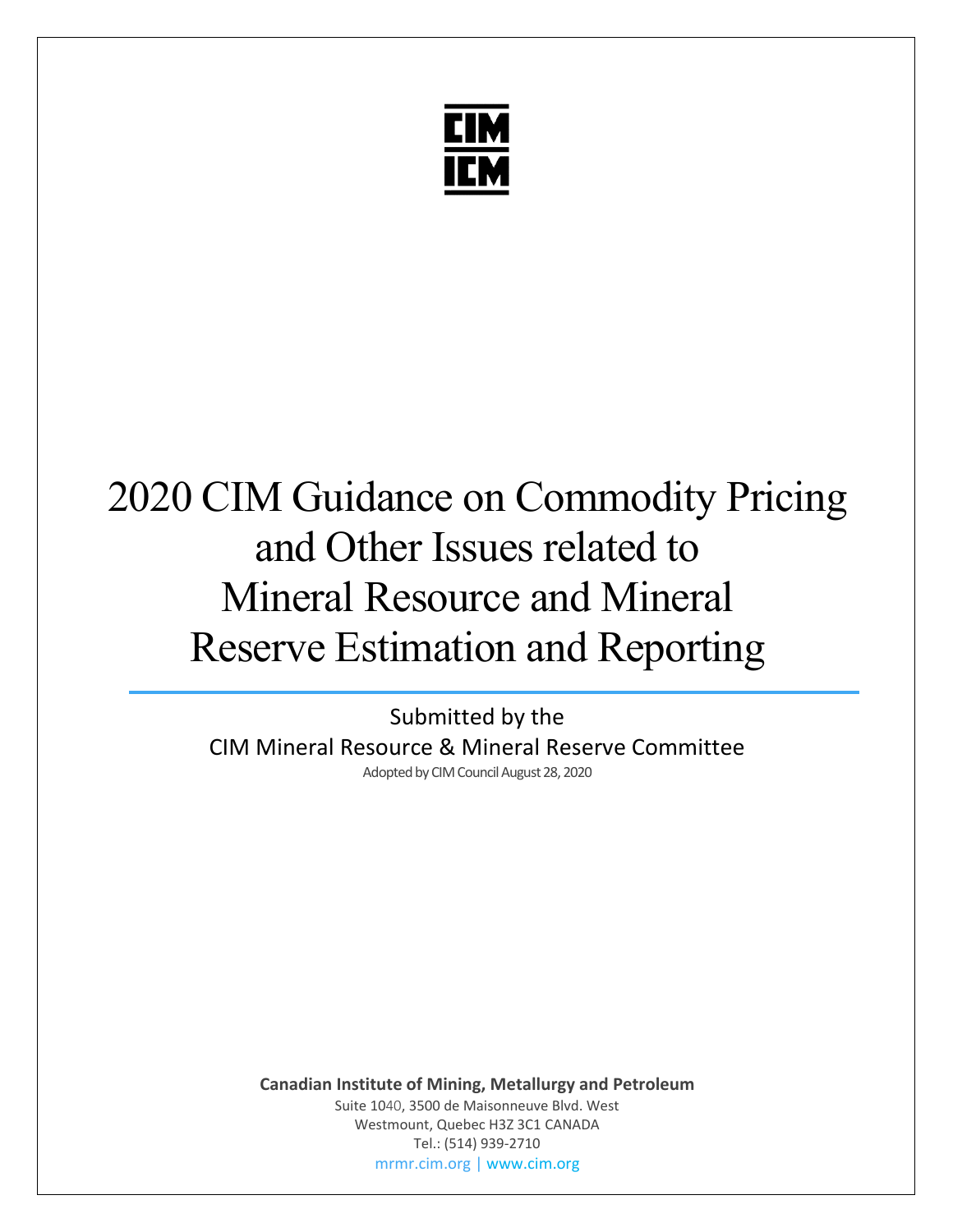# <span id="page-1-0"></span>**Contents**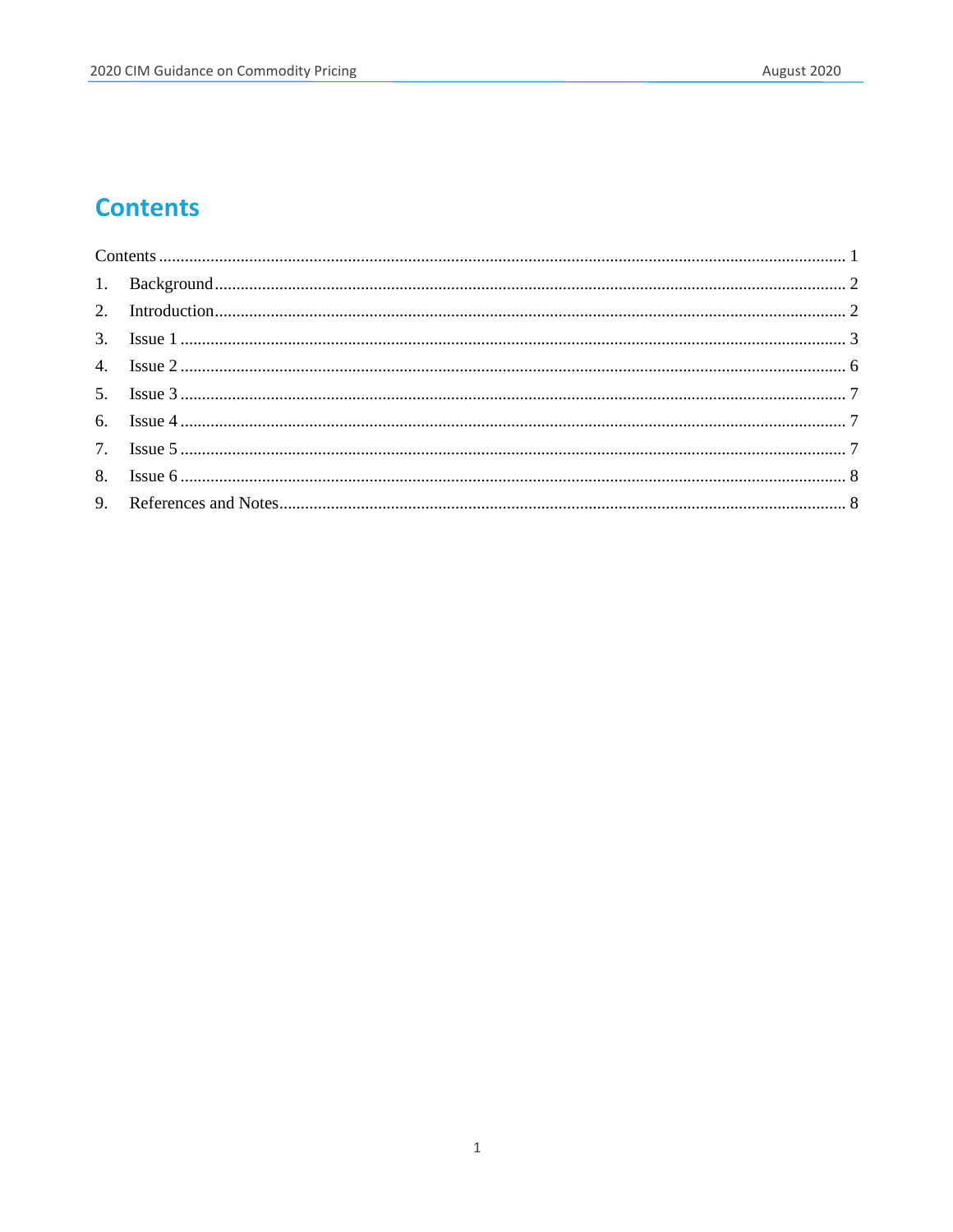# <span id="page-2-0"></span>**1. Background**

The original version of the Canadian Institute of Mining, Metallurgy and Petroleum (CIM) Commodity Price Guidance was dated April 14, 2008 and updated November 30, 2009 and again on November 28, 2015. Additional guidance is provided in the following documents:

- CIM guidelines on the "reasonable prospects" clause, published December 15, 2009.
- CIM Best Practice Guidelines for Mineral Processors prepared by the Canadian Mineral Processors (CMP) Adopted by CIM Council as amended.
- CIM Standards and Definitions for Mineral Resources and Mineral Reserves Adopted by CIM Council on May 30, 2014 as amended.
- Additional guidance on the "Reasonable Prospects of Eventual Economic Extraction" clause prepared by the CIM Best Practices Committee and issued November 20, 2014.
- *In addition, the Canadian Securities Administrators (CSA) updated National Instrument 43-101 (NI 43- 101) with the effective date of June 30, 2011.*
- CIM Estimation of Mineral Resources and Mineral Reserves Best Practice Guidelines (MRMR Estimation Best Practice Guidelines) Adopted by CIM Council on November 29, 2019 as amended.

In early 2015 the CSA requested that CIM update the November 30, 2009 guidance document. CIM and CSA have a memorandum of understanding where CSA mining staff from time to time may request CIM's opinion on issues of industry accepted practice. The CIM 2015 guidance document incorporated information included in some of the above documents prepared by CIM as current industry practice. On January 9, 2018, the CIM Council formed the CIM Mineral Resources and Mineral Reserves Committee (CIM MRMR Committee) to prepare and update various CIM sponsored documents dealing with Mineral Resources and Mineral Reserves estimates. Please check the CIM website for the latest versions of the above CIM documents.

### <span id="page-2-1"></span>**2. Introduction**

The November 30, 2009 CIM Guidance document summarized questions raised by the CSA and the responses to those questions by the CIM Reserve Definition and the CIM Estimation Best Practices Committees. On September 25, 2019, the CIM MRMR Committee decided to update the November 28, 2015 document. This update of the 2015 Commodity Pricing document was prepared by members of that committee. Updates were made to the text that were considered to be out of date. Some additional text has been added.

The structure of the November 30, 2009 guidance document has been maintained however it has been edited and updated. The issues discussed in this document refer mainly to the original questions raised by CSA and discussed in the April 14, 2008 and November 30, 2009 documents and are underlined in the text below. In this version of the document grade and quality and tonnage and quantity or volume are used interchangeably.

As noted above, CIM provided guidance in regard to the "reasonable prospects" clause in December 15, 2009 and additional guidance on "eventual economic extraction" on November 20, 2014. The key points included in the November 20, 2014 document are included below where necessary.

*The phrase 'reasonable prospects for eventual economic extraction' implies a judgment by the Qualified Person in respect of the technical and economic factors likely to influence the prospect of economic extraction. The Qualified Person should consider and clearly state the basis for determining that the material has reasonable prospects for eventual economic extraction. Assumptions should include estimates of cut-off grade and geological continuity at the selected cut-off, metallurgical recovery, smelter payments, commodity price or product value, mining and processing method and mining, processing and general and administrative costs. The Qualified Person should state if the assessment is based on any direct evidence and testing.*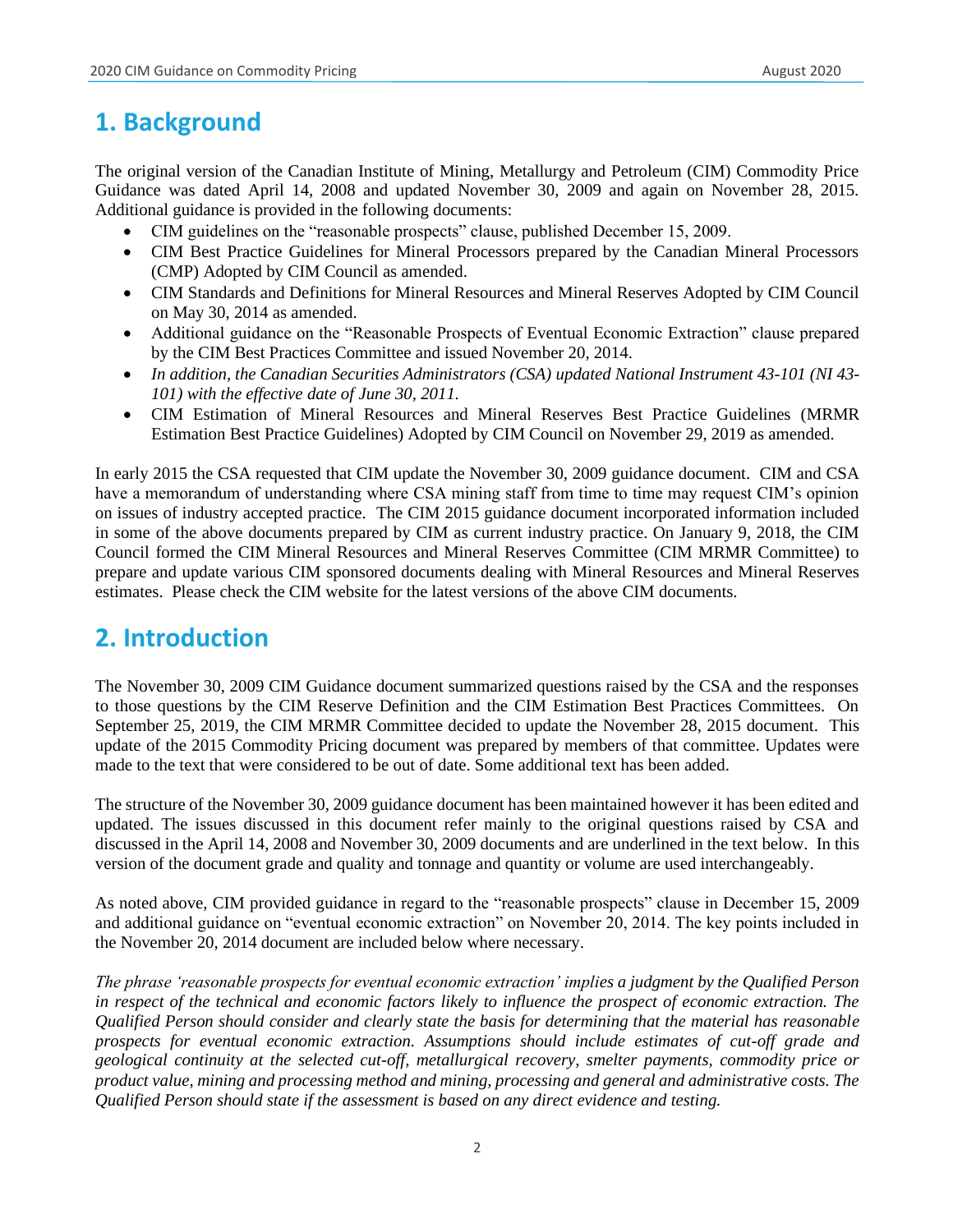*Interpretation of the word 'eventual' in this context may vary depending on the commodity or mineral involved. For example, for some coal, iron, potash deposits and other bulk minerals or commodities, it may be reasonable to envisage 'eventual economic extraction' as covering time periods in excess of 50 years. However, for many gold deposits, application of the concept would normally be restricted to perhaps 10 to 15 years, and frequently to much shorter periods of time.* 

Interpretation and judgement of the word "eventual" is the responsibility of the Qualified Person (QP) as defined in NI 43-101.

# <span id="page-3-0"></span>**3. Issue 1**

The CSA requested CIM review and comment on the selection of an appropriate commodity price to be used in Mineral Resource and Mineral Reserve estimates.

Commodity prices are one of the most significant parameters used in the estimation of Mineral Resources and Mineral Reserves and in the economic analysis of a mineral property. In times of rapidly changing commodity prices, or when prices are at the extreme ends of a commodity price cycle, the QP may have difficulty in selecting an appropriate commodity price that is reasonable and acceptable to his or her peers.

The selection of appropriate technical and economic variables, including commodity price, is the responsibility of the QP. The QP must describe the basis for the value selected for these key variables, including price, in the supporting Technical Report.

The definition of a "Mineral Resource" contains the wording "reasonable prospects for eventual economic extraction". The word "eventual" was added in May 30, 2014 to the CIM Definition Standards and discussed in additional guidance provided by CIM in the November 20, 2014 document. Therefore, a QP must select economic parameters, including commodity prices, that are used for an estimate of Mineral Resources that have "reasonable prospects for eventual economic extraction".

CIM recognizes commodity prices selected for preparation of Mineral Resource and Mineral Reserve estimates are influenced by many considerations. For example, prices used may be influenced by the timeframe for placing a property into production. If a property is not likely to be placed into production for five years, then it may be reasonable for the QP to consider a "long term" commodity price or average commodity price, whereas if a property is in production or is to be placed into production in the short term it may be reasonable to consider the use of prices closer to the current price initially for Mineral Reserves and economic analysis and then reverting to the long term prices after several years. Long term historical prices could be used for estimates of Mineral Resources.

Exchange rates, like commodity prices, tend to be cyclical and in the case of the US dollar, the currency in which most commodities are traded can be counter-cyclical to commodity prices. If the QP determines that long term historical average commodity prices are to be used, then consideration should also be given to the use of long term historical average exchange rates.

The following is a summary of several methods that a QP may use when selecting a commodity price. These are not expressed in order of preference but are listed to provide the QP with some guidance as to the selection of appropriate prices. It is important that the QP base the selected metal price on the method that is most appropriate and supportable for the particular mineral project.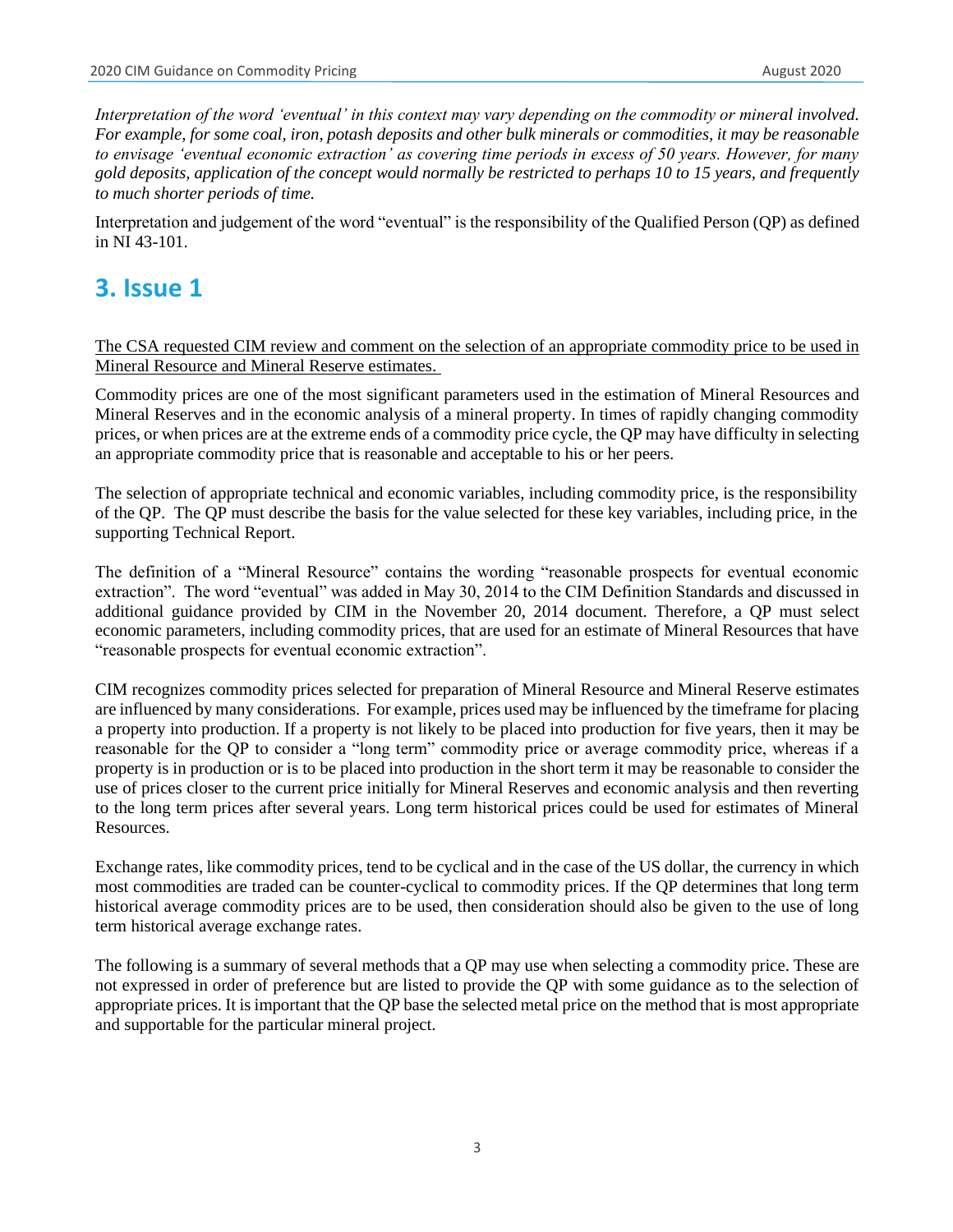3.1 Long term historical averages

The use of long term historical prices (5 years or longer) has the advantage that it should remove the annual price volatility from a company's Mineral Resource and Mineral Reserve estimates and reporting but it has the disadvantage that it can lead to material difference in asset value when benchmarked against current price. This method is appropriate for many industrial minerals and commodities with low price volatility. For commodities with high price volatility long term historical average prices may not reflect underlying trends and other methods may be more appropriate.

The prices comprising the historical average may or may not be inflation-adjusted (i.e., expressed in constant dollars) – in either case, the QP should disclose the details of the methodology and the rationale.

For shorter time spans, advantages and disadvantages of historical average prices become similar to cases discussed below (three-year moving average and current price).

3.2 Three-year moving average

The three year trailing average method, often referred to as the three year moving average, uses the moving or trailing average of the commodity prices for the last three years. The use of three year trailing average prices will remove some of the volatility when compared to current prices; however, it has the disadvantage of understating Mineral Resources and Mineral Reserves in a rising market, and overstating Mineral Resources and Mineral Reserves in a falling market. In periods of rapid metal price changes, the differences may be significant.

When considering the "three year moving average" method the QP should consider the following text in italics taken from the "2012 Mining Report" prepared by the British Columbia Securities Commission and dated January 2013 page 15.

#### *3. Metal Pricing Assumptions*

#### *a) Metal pricing assumptions*

*Metal or commodity price assumptions are used to establish cut‐off grade and reasonable prospects of economic extraction, and for the financial analyses of mining studies. Pricing assumptions can have a significant impact on the size of the mineral resource or mineral reserve and the resulting economic analysis based on these estimates. For this reason, metal or commodity pricing is an area of potential concern to securities regulators.*

*The Mining Rule (NI 43-101) does not specify how a QP should determine pricing assumptions. Generally, we expect that any assumptions will be explained in the technical report and be consistent with what other QPs and companies are using at the time. When a QP uses prices that are materially different from those other QPs are using, it could raise concerns that the resulting mineral resources, mineral reserves, and economic analyses will not be reasonably comparable to other similar projects and might be misleading to investors.*

*Extra Note: Where a QP uses anomalous metal or commodity pricing assumptions, we may ask*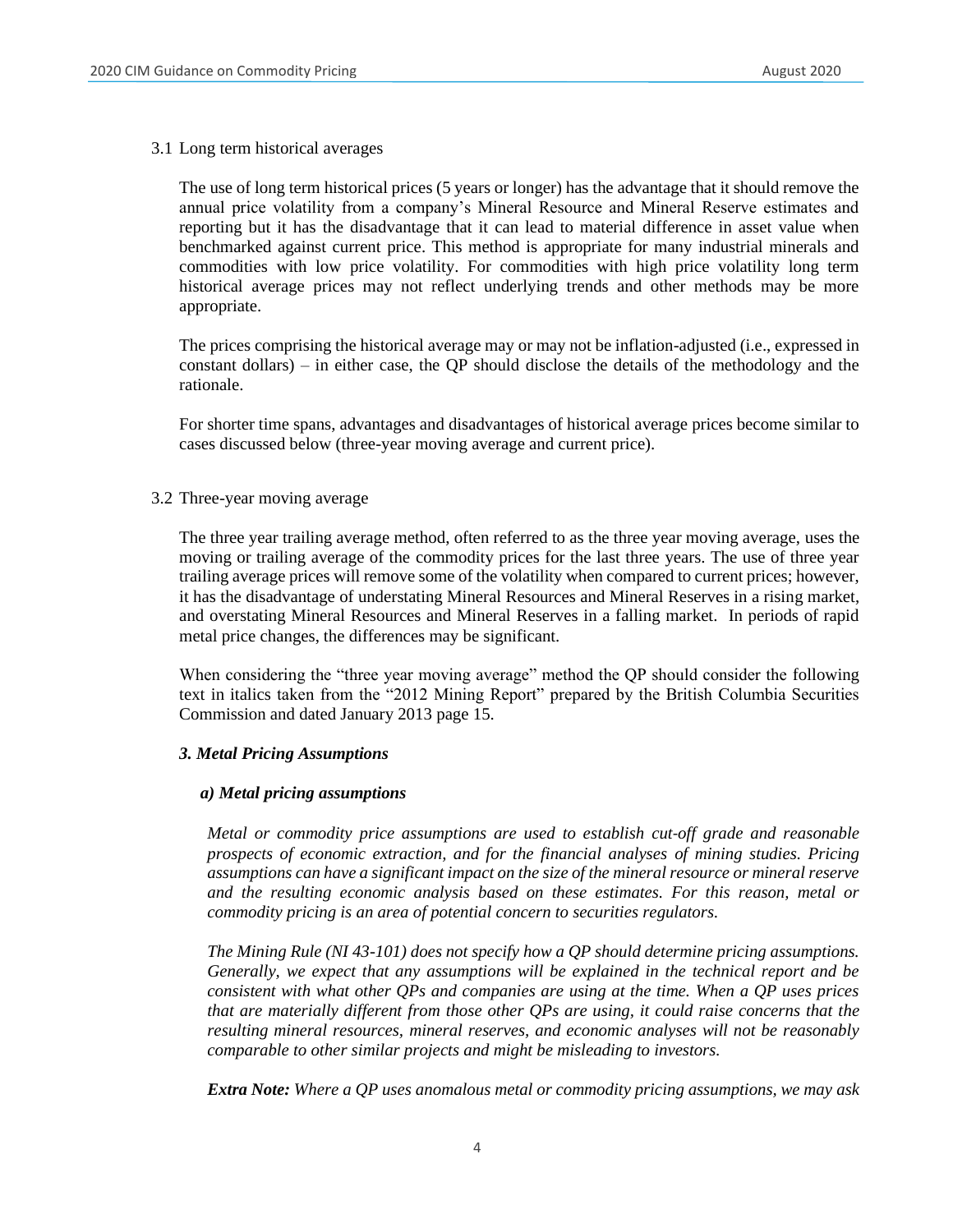*the QP to explain the basis for the pricing assumptions and provide examples of other technical reports prepared by credible sources that use similar pricing assumptions. Alternatively, we may ask the QP to revise the original assumptions.*

#### *b) High and low price sensitivity*

*We recognize that it is common industry practice to show metal price sensitivities in economic analyses. While we do not take issue with this approach, we have observed a number of situations where companies are reporting only positive sensitivities.*

*Extra Note: Disclosure of only positive price sensitivity could be misleading to investors, because it does not reflect the risk of lower prices.*

#### 3.3 Consensus Prices

The use of consensus prices obtained by collating the prices used by peers or as provided by industry observers, such as analysts for example, may be used in many cases. This methodology has the advantage of providing prices that are acceptable to a wide body of industry professionals (peers). These prices are generally acceptable for most common commodities, major industrial minerals, and some minor minerals.

#### 3.4 Contract Pricing

Long term contract prices may be used in some deposits, where appropriate contracts are in place. Again, these prices may be different from the current market prices but would reflect the company's individual Mineral Resource and Mineral Reserve position over the term of the contracts.

#### 3.5 Margin over Cash Cost of Production

Some commodity prices have a relationship to cash costs and the world cash cost of a production curve. In periods of higher commodity prices, companies may do more stripping because they can absorb the additional costs or process more marginal material or stockpiles because they can do it profitably. In periods of sustained higher prices, this can increase the average cash cost of production and in periods of sustained low prices, reduced stripping and the mining of higher grades can reduce the average cash cost of production. The QP may consider adding a margin to the current mid-point on the world cash cost of production curve as a way of determining the commodity price to be used in Mineral Resource and Mineral Reserve estimates. There are a number of services that provide cost data as well as forecasts of commodity prices. This method may be useful when determining the appropriate price of certain commodities.

#### 3.6 Current commodity price

The use of current commodity prices, which could be a "spot price", presents a number of positives and negatives. In terms of positives, the estimate describes the company's Mineral Resources and Mineral Reserves at the time of the estimate and it is a simple method of determining the price. In terms of negatives, at the peak of the commodity cycle, use of current prices will tend to overstate the long term value of a company's Mineral Resources and Mineral Reserves and at the trough of the commodity cycle, it will tend to understate the long term value of a company's Mineral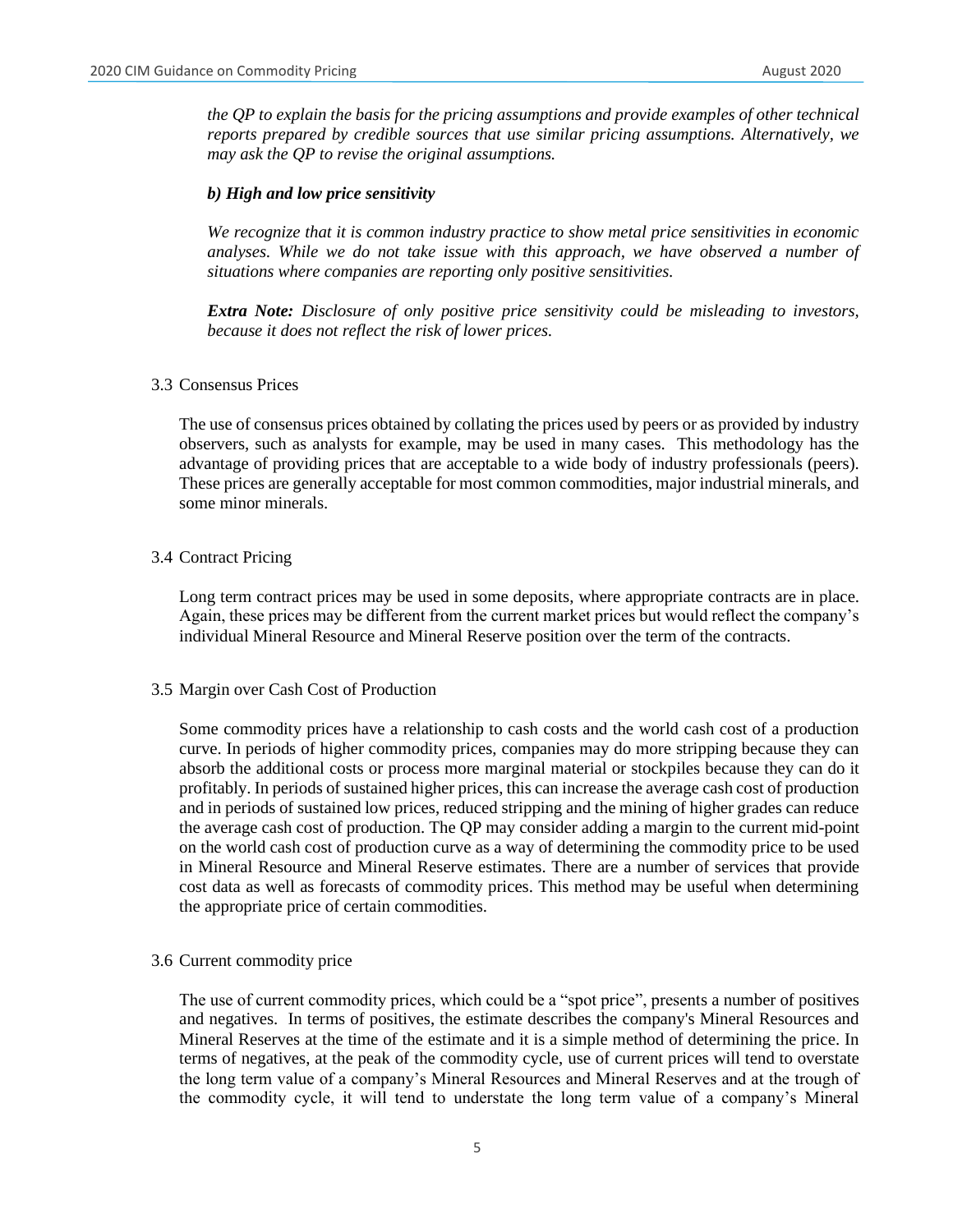Resources and Mineral Reserves. Also, using current commodity price method could require significant annual adjustments to a company's Mineral Resource and Mineral Reserve base in periods of high price volatility. It should be noted that the current commodity price may not be acceptable for use in reports filed with Securities Regulators in Canada.

CIM notes that use of other price-determining methodologies may result in prices equal to current prices, which is, of course, acceptable.

3.7 Specialist Consultant Reports

Specialty consultants who prepare commodity price forecasts can be retained to prepare an estimate of the prices that will apply to a particular commodity. This is especially applicable to the case where a commodity has no published reference price to rely on. Some industrial minerals, fertilizers, and certain rare earths would be examples.

# <span id="page-6-0"></span>**4. Issue 2**

The CSA reports that many QPs are reporting estimates at multiple cut-off grades (including zero cut-off grades) but are not opining on which estimate should be disclosed in the company's Mineral Resource and Mineral Reserve statements.

QPs are reminded that the CIM Definition Standards and the CIM Best Practice Guidelines refer to one estimate of the Mineral Resources and Mineral Reserves of a deposit and industry practice is also to report one estimate of Mineral Resources or Mineral Reserves for the deposit. The reporting of a table of Mineral Resources or Mineral Reserves and failing to select one estimate means that the QP is not reporting a Mineral Resource or Mineral Reserve estimate for the property. CSA has indicated that they will consider a Technical Report that does not select a specific estimate to be non-compliant with NI 43-101. QPs are further reminded that one of the purposes of a NI 43-101 report is to support disclosure of an estimate of Mineral Resources and Mineral Reserves (see below).

CIM considers it reasonable to include variations of the cut-off grade to indicate the relative robustness of the estimate to changes in cut-off grade. However, CIM reminds QPs that:

- NI 43-101, CIM Definition Standards and CIM Estimation Best Practice Guidelines specifically restricts the disclosure of tonnes and grade of material that has not been classified as either Measured, Indicated, or Inferred Mineral Resources.
- The QP who is disclosing any estimate must make it clear in the text of the Technical Report that the other estimates are included only to demonstrate the sensitivity of the Mineral Resources and Mineral Reserves estimate to changes in cut-off grade and are not the QPs estimate of the Mineral Resources and Mineral Reserves for the property. The QP is cautioned that an estimate below the selected economic cut-off grade for the estimate may not meet the test of "reasonable prospects for eventual economic extraction". Form 43-101F1 – Item 14 (Instruction 2) notes as follows: *"Where multiple cut-off grade scenarios are presented, the qualified person must identify and highlight the base case, or preferred scenario. All estimates resulting from each of the cut-off grade scenarios must meet the test of reasonable prospect of economic extraction".*

#### Further discussion on the cut-off grades

CIM is aware that in special cases a cut-off grade is not applied to a deposit. In certain circumstances, the contacts between the rock types define the mining limit, rather than an economic cut-off grade. Examples of this are diamonds in a kimberlite pipe or certain industrial mineral deposits. The QP must describe these special situations in the Technical Report.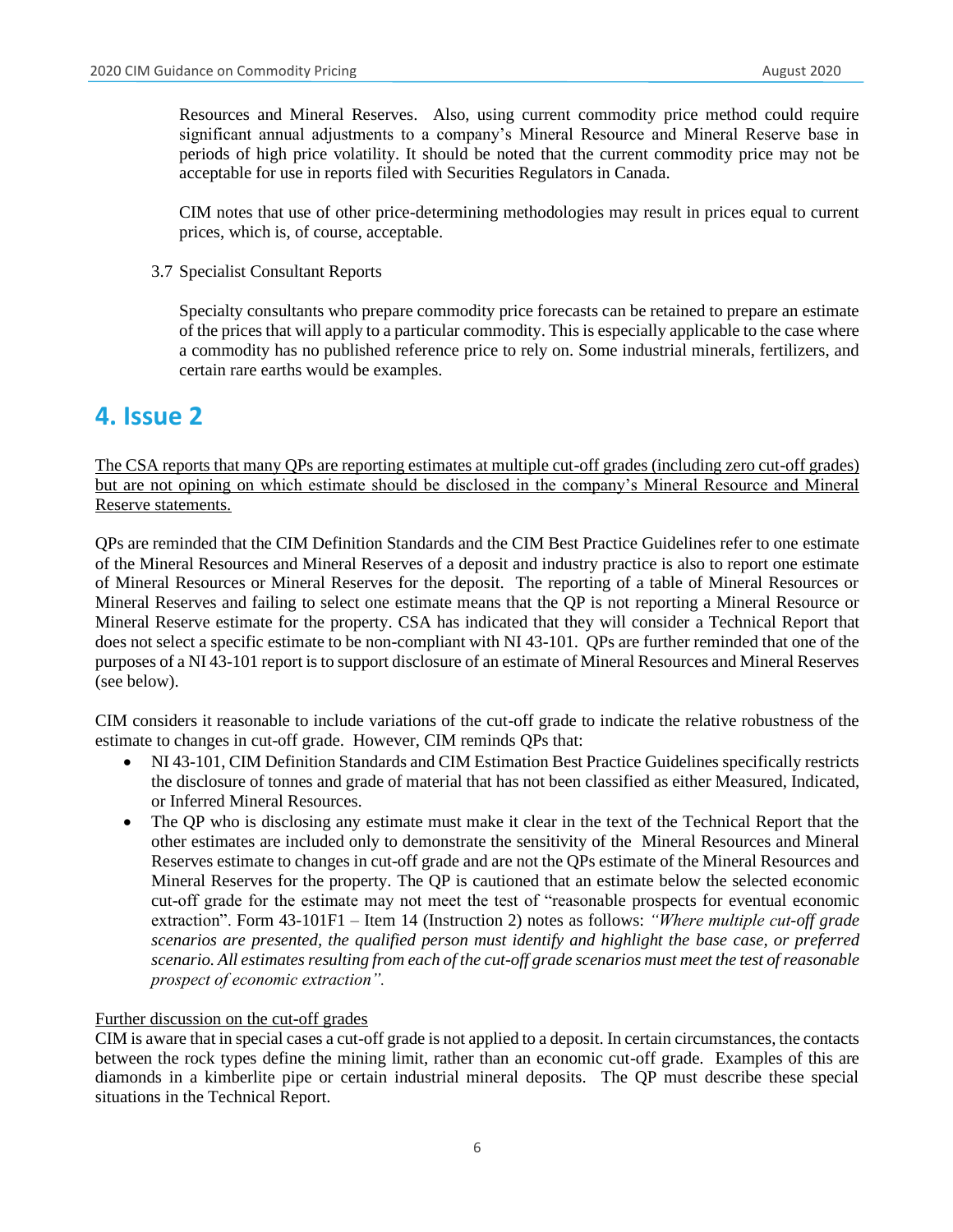# <span id="page-7-0"></span>**5. Issue 3**

What is the appropriate level of support required for the selection of a cut-off grade? Should the completion of a scoping study be the minimum standard for supporting the determination of a cut-off grade?

In general, the appropriate level of support for the determination of cut-off grades varies according to the level of advancement of the property. The best available information should be used such as operational data for properties in production, current feasibility or pre-feasibility study information for projects with Mineral Reserves, or other current inputs if they are available for an early-stage project. For projects that do not have a current mining study there should be a conceptual analysis of the technical and economic factors that support reasonable prospects of eventual economic extraction and support for the cut-off grade(s) applied. This should, at least, involve consideration of commodity price, mining and operating methods, mining and operating costs, general and administration costs, metallurgical recovery, royalties and product sales terms (if applicable).

It is important for the QP to disclose the parameters that were used to determine the cut-off grade(s) in the Technical Report, and the basis for those parameters.

# <span id="page-7-1"></span>**6. Issue 4**

The definition of a preliminary feasibility or pre-feasibility study is general and lacks specific minimum requirements for each aspect or component of the study. Where can QPs go to get more information on the content of a preliminary feasibility study?

The CIM Definition Standards (May 10, 2014) includes a definition of a preliminary feasibility study and feasibility study but a description of the components of a preliminary feasibility study and feasibility study were not provided. Many companies have internal guidelines for preparing various levels of economic studies of mining projects.

On April 1, 2011 the Canadian Mineral Processors (CMP) prepared the CIM Best Practice Guidelines for Mineral Processors which also includes summaries of the contents of various types of mining technical studies including Scoping Studies, Prefeasibility Studies, and Feasibility Studies.

# <span id="page-7-2"></span>**7. Issue 5**

#### Disclosing different Mineral Resource classification categories for different metals in the same Mineral Resource estimate.

Industry practice is to disclose one estimate as the estimate of Mineral Resource or Mineral Reserve even if there is more than one commodity or metal involved in the estimate. Situations can occur where the sample database or supporting information can be different for different commodities or metals in the same tonnage of rock. However, it is not acceptable to report different confidence categories for those individual commodities or metals. The QP must consider the reliability of the data of each commodity or metal as they contribute to the whole of the Mineral Resource or Mineral Reserve estimate and classify the entire estimate accordingly.

In general, the CIM Definition Standards and CIM Best Practices deal with the estimation of Mineral Resources and Mineral Reserves for a deposit and generally assume that an estimate for the deposit will be made and then